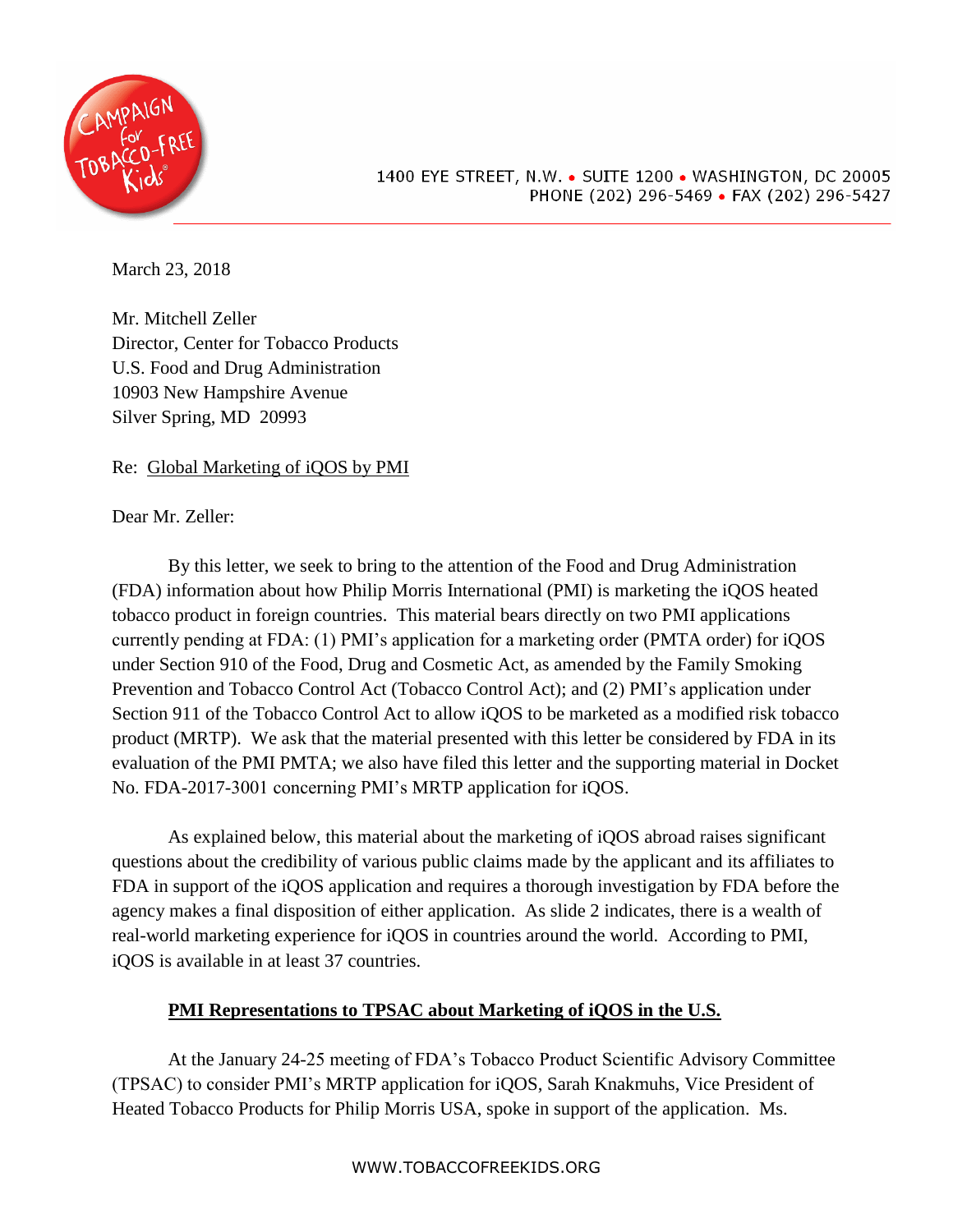Knakmuhs described her role as "to lead the commercialization efforts of iQOS in the U.S." and she spoke to TPSAC "about plans to introduce iQOS in the U.S." As Ms. Knakmuhs explained, her company, Philip Morris USA ("Philip Morris"), is licensed to sell iQOS in the United States. From the outset, Ms. Knakmuhs acknowledged the relevance of PMI's marketing abroad to its plans to market the product in the U.S., observing that "we've also had the opportunity to learn from PMI's introduction of iQOS in markets outside the U.S."

As the following discussion shows, FDA also can learn much from PMI's marketing of iQOS in other parts of the world. Indeed, the material we submit with this letter strongly suggests that, before either pending PMI application can be granted, FDA must thoroughly investigate PMI's world-wide marketing of iQOS to determine if the marketing that is actually occurring is consistent with the representations these companies have made to FDA and TPSAC concerning the domestic marketing plans. It is also a stark reminder that the public health impact of any marketing order concerning iQOS will be impacted by how and to whom it is marketed.

A recurring theme of the TPSAC presentations by Ms. Knakmuhs and others on behalf of PMI is that PMI and Philip Morris USA intend to limit the domestic marketing of iQOS to adult smokers and to limit its reach to unintended audiences such as nonsmokers and youth. As Ms. Knakmuhs told TPSAC in describing the "challenge" of selling iQOS in the U.S.: "On one hand, we're committed to maximizing our reach to adult smokers and supporting them so they can switch completely to iQOS. On the other hand, we want to limit our reach to unintended audiences such as nonsmokers and youth." Ms. Knakmuhs then proceeded to explain Philip Morris's plans to use print and digital advertisements "only in publications with predominantly adult readership" and to use direct mail and e-mail to reach only adult smokers "by identifying them from our adult tobacco consumer database, which we have built over many years." The slides attached to this letter demonstrate that PMI's actions outside the U.S. are not consistent with these representations, and support the need for FDA to understand how iQOS has been marketed in other countries. FDA should recognize that the representations that PMI and its affiliates have made to FDA cannot be taken at face value in light of this extensive experience.

### **iQOS Retail Stores**

Slides 3 and 4 show images of iQOS retail stores in Canada, the United Kingdom and South Africa. These reflect prominent and sophisticated efforts to replicate the appeal of Apple computer retail outlets and similar stores selling technologically advanced products to the general public. These sleek stores are in locations that are highly visible to broad audiences, including youth and young adults, with images that mirror those used by technology companies and others to make their products highly appealing to youth and young adults. Certainly nothing about their appearance suggests an intention to appeal only to adult smokers. Although the Philip Morris presentation to TPSAC speaks of the company's plans to limit retail interaction to age-verified adults and to smokers, the design and existence of these outlets in other countries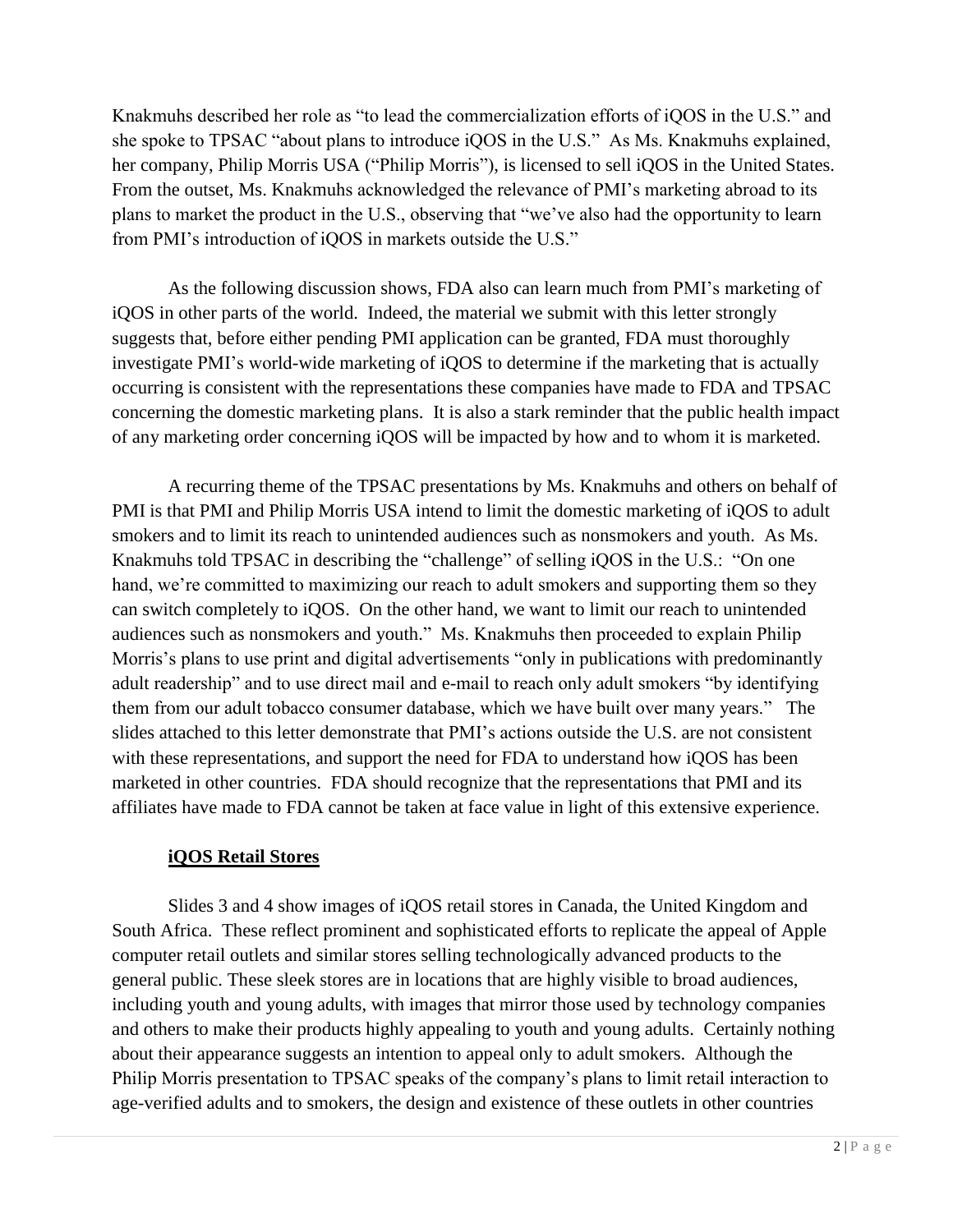gives FDA the opportunity to evaluate whether PMI's commercial conduct is actually consistent with the Philip Morris representations about U.S. marketing of the product. It also makes it critical that FDA examine what is happening in these countries.

## **iQOS Advertising to General Public**

Several slides depict iQOS advertising to the general public. For example, slide 5 depicts an outdoor ad for iQOS on the sidewalk of a shopping area in Berlin, Germany. Slide 6 shows iQOS-branded automobiles seen around Russia and Ukraine. By its very nature, such advertising reaches a general audience, including non-smokers and youth. Indeed, slide 7 shows a young child in front of an iQOS display in Greece. Such advertising is inconsistent with a claimed strategy of targeting only adult smokers. It demonstrates what happens without clear legal restrictions to prevent PMI from placing highly attractive ads in locations where they will be seen by large numbers of youth and non-smokers. PMI's behavior outside the United States demonstrates that, in the absence of strong legal requirements preventing this type of advertising, there is no way to stop this kind of marketing. Voluntary marketing restrictions have never been effective with this industry, and voluntary assurances by PMI and Philip Morris cannot be counted on in the U.S.

# **iQOS Kiosks in Shopping Malls**

Slide 8 depicts a particularly significant form of promotion to the general public: iQOS kiosks in shopping malls. The kiosks shown are in Greece and Russia. They function to promote the brand and the product to the general public; in no sense do they represent marketing carefully targeted to adult smokers.

# **iQOS-Sponsored Social Events**

Slides 9 and 10 depict iQOS "launch events" in South Africa. The Philip Morris presentation to TPSAC indicated the company's intention to have "consumer events" for iQOS in the U.S. and suggests that age verification will be required for these events. Ms. Knakmuhs also indicated that "[t]o have a guided trial, consumers must confirm they are current smokers."

These events bear strong similarities to events that PMI and other tobacco companies have used in the past to make cigarettes look cool and appealing to youth and young adults. It is inevitable that these types of events will attract youth and young adults; they always have before. These events don't educate; they renormalize and reglamorize tobacco use. Even if their format has been altered and the products are different, history has demonstrated that claims by PMI and other tobacco companies that certain events and activities will be for adults only have more often been honored in the breach and/or that underage youth have had an easy time gaining entrance. Anything short of rules with meaningful penalties and effective enforcement that limits events to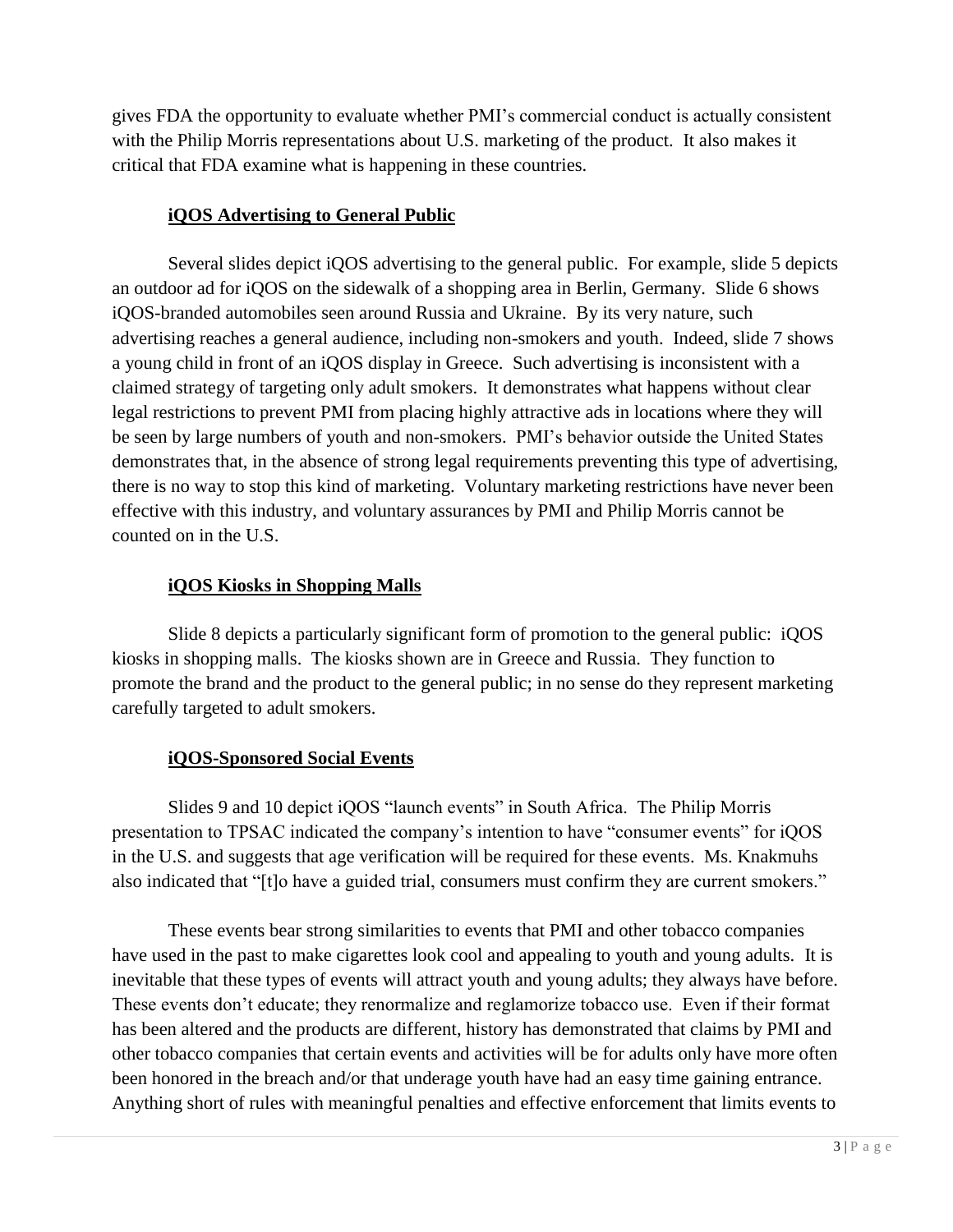"adults only," and requires government-issued photo identification age verification is inadequate. Moreover, FDA should determine exactly what is being done by PMI to confirm that attendees are current smokers. Slide 11 also depicts an iQOS-sponsored party at a dance/night club in Catania, Italy, featuring pop performer Saturnino Celani. Events like this do not appear to be consistent with PMI's representations.

## **iQOS Marketed at Public Events, Including Music Events**

Slides 12 and 13 depict the marketing of iQOS at a street food festival in Kyiv, Ukraine. This is not the kind of marketing that represents a serious effort to restrict the marketing of a tobacco product to verified adult smokers seeking to make a transition to a less harmful product. The brand and product obviously are being broadly promoted to the attendees at the festival in a manner to glamorize the product and it is clear from the images that there are minors and nonsmokers in attendance. The distribution of free samples at the festival (slide 13) is particularly notable; even though this activity would be prohibited in the U.S., PMI's willingness to use this form of marketing abroad belies any claim of a sincere effort by the company to avoid exposing "unintended audiences" to iQOS.

Even more troubling is the marketing of iQOS at music events, such as the 2017 Estereo Picnic music festival in Bogotá, Colombia, [https://www.songkick.com/festivals/387188-estereo](https://www.songkick.com/festivals/387188-estereo-picnic/id/28202039-festival-estereo-picnic-2017)[picnic/id/28202039-festival-estereo-picnic-2017](https://www.songkick.com/festivals/387188-estereo-picnic/id/28202039-festival-estereo-picnic-2017) (slide 14) and a concert featuring the popular group "Leningrad" in St. Petersburg, Russia (slide 15) – whether or not there was any effort to limit the event to adult smokers only. Although the Estereo Picnic event claims to be limited to persons 18 and above, young adults, including non-smokers attending the event, would have been exposed to the iQOS promotions.

# **iQOS Partnerships to Create Broad Market Appeal**

Several of the slides are evidence of partnerships PMI has formed internationally to market iQOS to as wide an audience as possible. Thus, slides 16 and 17 depict a partnership with the fashion magazine Marie Claire, clearly intended to associate the iQOS brand with a publication popular among young women, with an appeal obviously not limited to adult smokers. Similarly, slide 18 shows an event hosted by Interview Magazine Russia and iQOS, featuring interviews with celebrities and artists. Slide 19 is a press release issued in February 2018, announcing a PMI partnership with Ferrari to promote the iQOS brand. Although the tobacco brand sponsorship of a race car would be prohibited in the U.S., PMI's use of this tactic abroad is further evidence of the company's strategy to appeal to the widest possible consumer audience.

### **Brand Association with Cultural Activities with Broad Market Appeal**